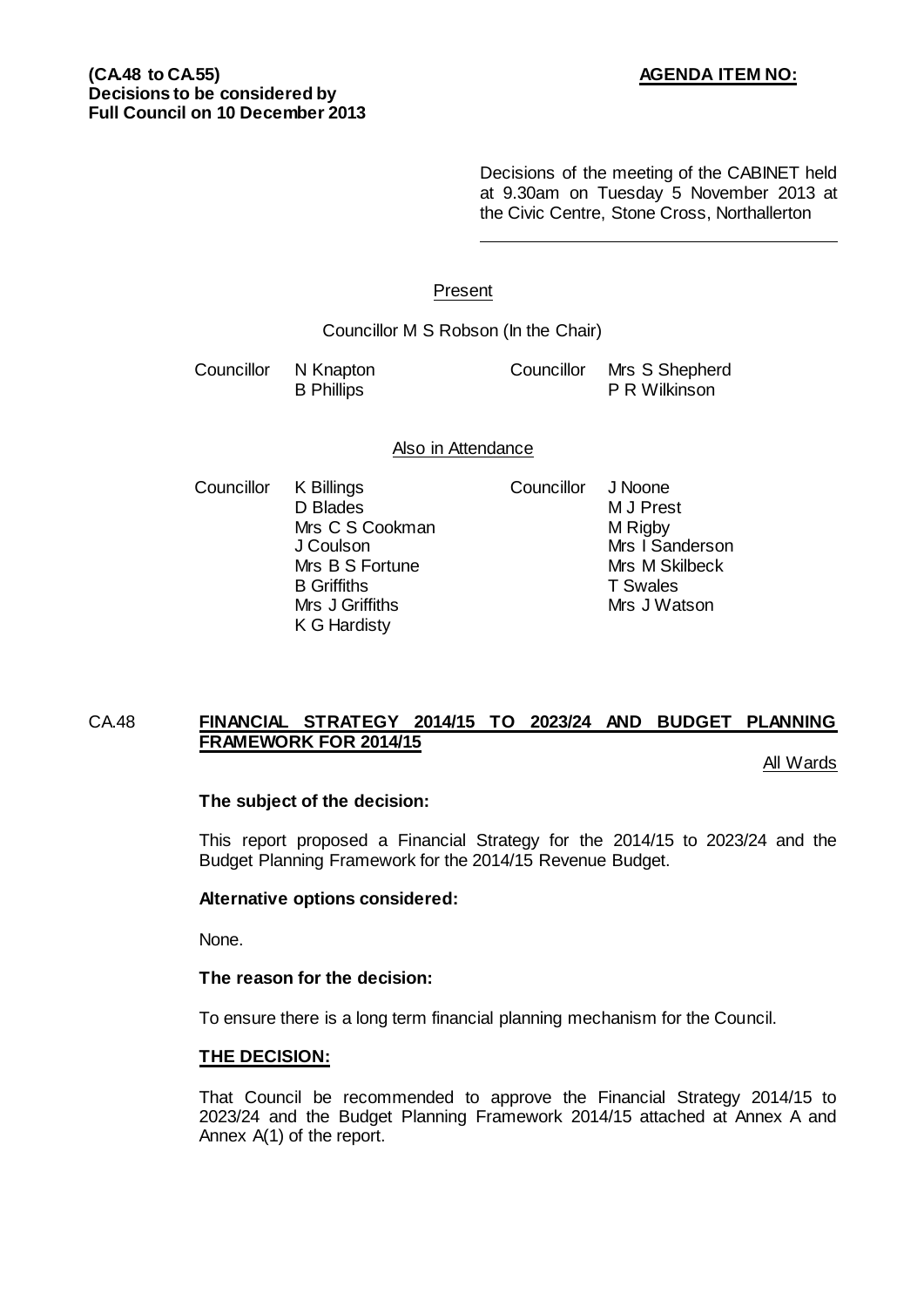# CA.49 **REVIEW OF 5 YEAR HOUSING SUPPLY**

All Wards

### **The subject of the decision:**

This report sought consideration of how to achieve a rolling 5 year supply of deliverable housing so as to satisfy local housing requirements in accordance with Government policy.

#### **Alternative options considered:**

None.

#### **The reason for the decision:**

To take account of the requirements set out in the National Planning Policy Framework.

#### **THE DECISION:**

That Council be asked to:-

- (1) remove Phases 2 and 3 as a means of addressing under supply of housing sites so as to maintain a continuous 5 year supply of deliverable sites in accordance with Government requirements; and
- (2) advise infrastructure providers of sites in Phases 2 and 3 coming forward earlier than anticipated and share the latest housing delivery information with them.

#### CA.50 **REVIEW OF POLLING DISTRICTS AND POLLING PLACES**

All Wards

#### **The subject of the decision:**

This report made recommendations in relation to the required review of the existing polling districts and polling places and took account of the new district arrangements. The intention was that the new arrangements would take effect for the elections in 2015. The European election in July 2014 would be run on existing arrangements. An amended copy of Annex C of the report was circulated prior to the meeting.

#### **Alternative options considered:**

None.

# **The reason for the decision:**

In accordance with the Electoral Administration Act 2006, this review had to be carried out by 31 January 2015.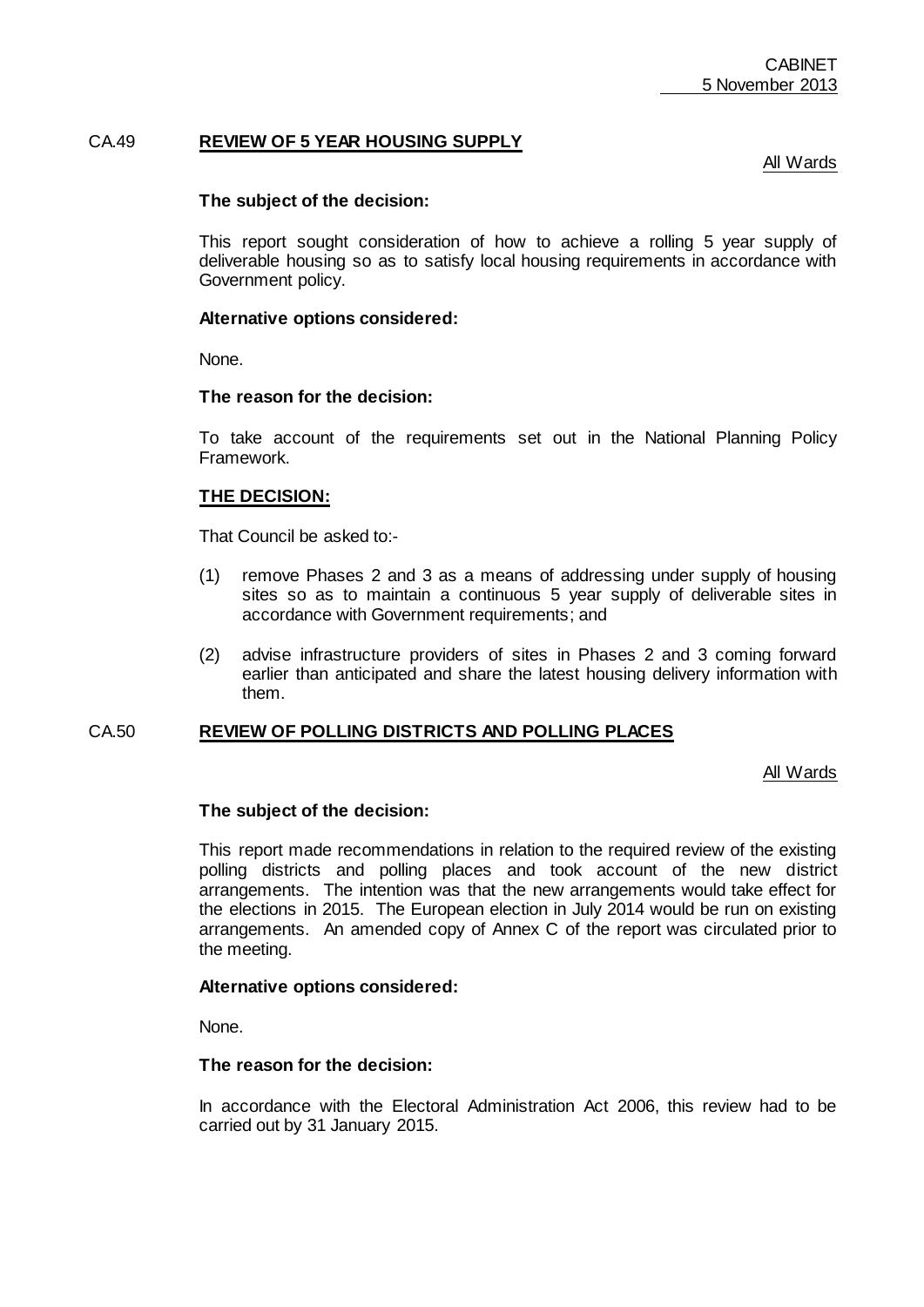# **THE DECISION:**

That Council be recommended to:-

- (1) agree the polling districts and polling places as shown in Annex "C" of the report in principle for the purpose of consultation as set out in Annex "A" of the report;
- (2) publish a notice of the review and consult the Parliamentary Returning Officer(s); and
- (3) that any representations received be reported back for consideration by Cabinet and Council.

# CA.51 **REVISED CONTAMINATED LAND STRATEGY**

All Wards

## **The subject of the decision:**

This report considered a refreshed Contaminated Land Strategy as the one currently used was approved in 2001. "Contaminated land" was any land which appeared to the local authority, in whose area the land was situated, to be in such a condition by reason of substances in, on or under the land, that a) significant harm was being caused or there was a significant possibility of such harm being caused; or b) pollution of controlled waters was being, or was likely to be, caused.

#### **Alternative options considered:**

None.

**The reason for the decision:**

To comply with Part 2A of the Environmental Protection Act 1990 as amended.

#### **THE DECISION:**

That Council be recommended to adopt the refreshed Contaminated Land Strategy.

# CA.52 **WATER SUPPLIES ENFORCEMENT POLICY**

All Wards

#### **The subject of the decision:**

This report sought approval of a Water Supplies Enforcement Policy in order to ensure consistent and transparent regulatory action in accordance with the Regulators' Code.

#### **Alternative options considered:**

None.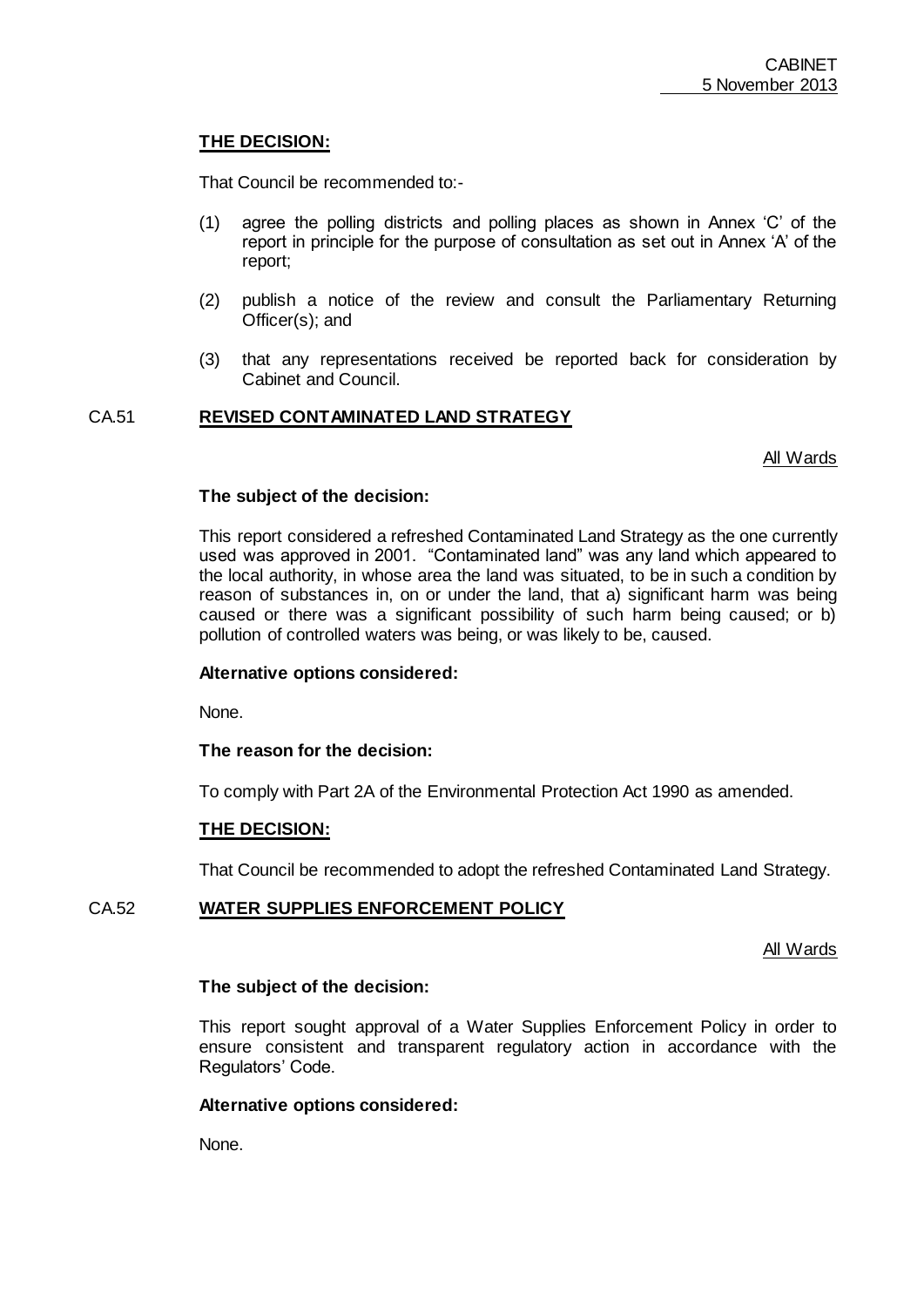## **The reason for the decision:**

To comply with Section 77 of the Water Industry Act 1991.

### **THE DECISION:**

That Council be recommended to adopt the attached Water Supplies Enforcement Policy.

# CA.53 **POLICY FOR PROTECTED DISCLOSURES FOR FOOD AND HEALTH AND SAFETY ENFORCEMENT**

All Wards

## **The subject of the decision:**

This report set out a policy of the safeguards that the Council would put in place to protect workers at external organisations from detrimental treatment from their employer if, in the public interest, they blow the whistle on wrongdoing. The intention was to add this commitment to the existing commitment regarding the Council"s own employees.

#### **Alternative options considered:**

None.

### **The reason for the decision:**

To take account of the Public Interest Disclosure Act 1998 which amended the Employers Rights Act 1996.

#### **THE DECISION:**

That Council will be recommended to adopt the Policy for Protected Disclosures for Food and Health and Safety Enforcement attached at Annex A of the report and add it to the existing Whistleblowing Policy in relation to external organisations.

# CA.54 **LOCAL GOVERNMENT ACT**

# **THE DECISION:**

That under Section 100A(4) of the Local Government Act 1972, the press and public were excluded from the meeting during consideration of the items of business at minute no CA.55 on the grounds that it involved the likely disclosure of exempt information as defined in paragraph 1 of Part 1 of Schedule 12A of the Act as the Cabinet was satisfied that the public interest in maintaining the exemption outweighed the public interest in disclosing the information.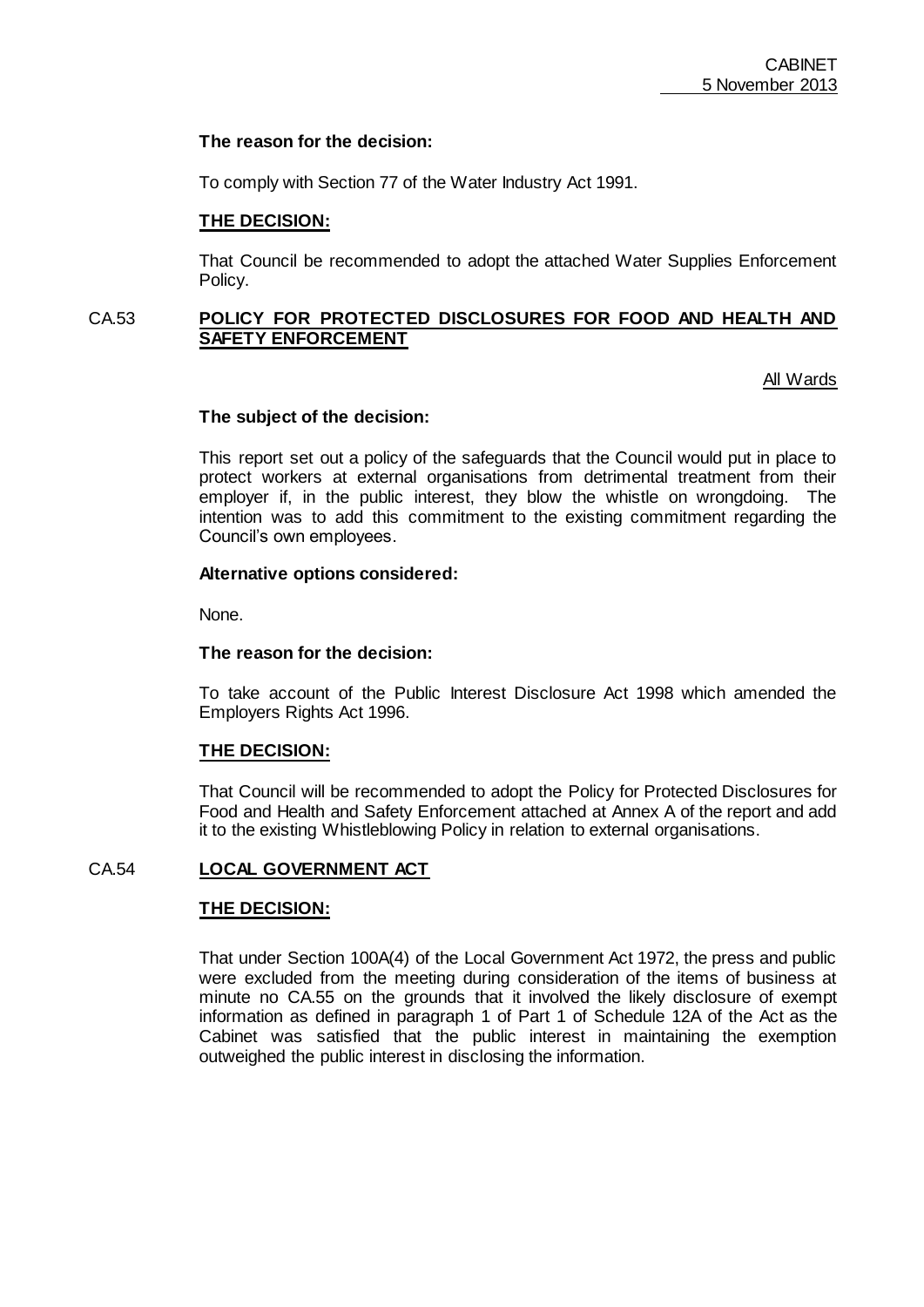# CA.55 **MANAGEMENT REVIEW**

# All Wards

# **The subject of the decision:**

This report sought consideration of a Management Review of the Council.

#### **Alternative options considered:**

None.

#### **The reason for the decision:**

Cabinet was satisfied that this decision took account of the expected position regarding the financial strategy and also the Council"s Governance arrangements which would be affected by the reduction in Members from 44 to 28 in 2015.

## **THE DECISION:**

It is recommended to Council that:

- (1) the number of Directors employed by the Council is reduced from 5 to 3;
- (2) the Chief Executive be delegated to make all arrangements including; interviews, all associated correspondence and confirm appointment, action to be taken regarding any possible redundancy dismissal and any mitigating actions that may be required;
- (3) the Council accept the Regional Employers Director of Local Government Yorkshire and Humber to act as advisor to the Chief Executive;
- (4) any redundancy costs be paid from the one-off fund;
- (5) a report be brought back to Council on any severance packages over the limit set in the Councils pay policy for agreement; and
- (6) if interviews are needed, political proportionality is suspended and an interview panel is arranged consisting of 3 Conservative Members, 1 Liberal Democrat Member and 1 Independent Member - nominations to be submitted by Group Leaders to the Chief Executive on request.

The meeting closed at 10.45 am

Leader of the Council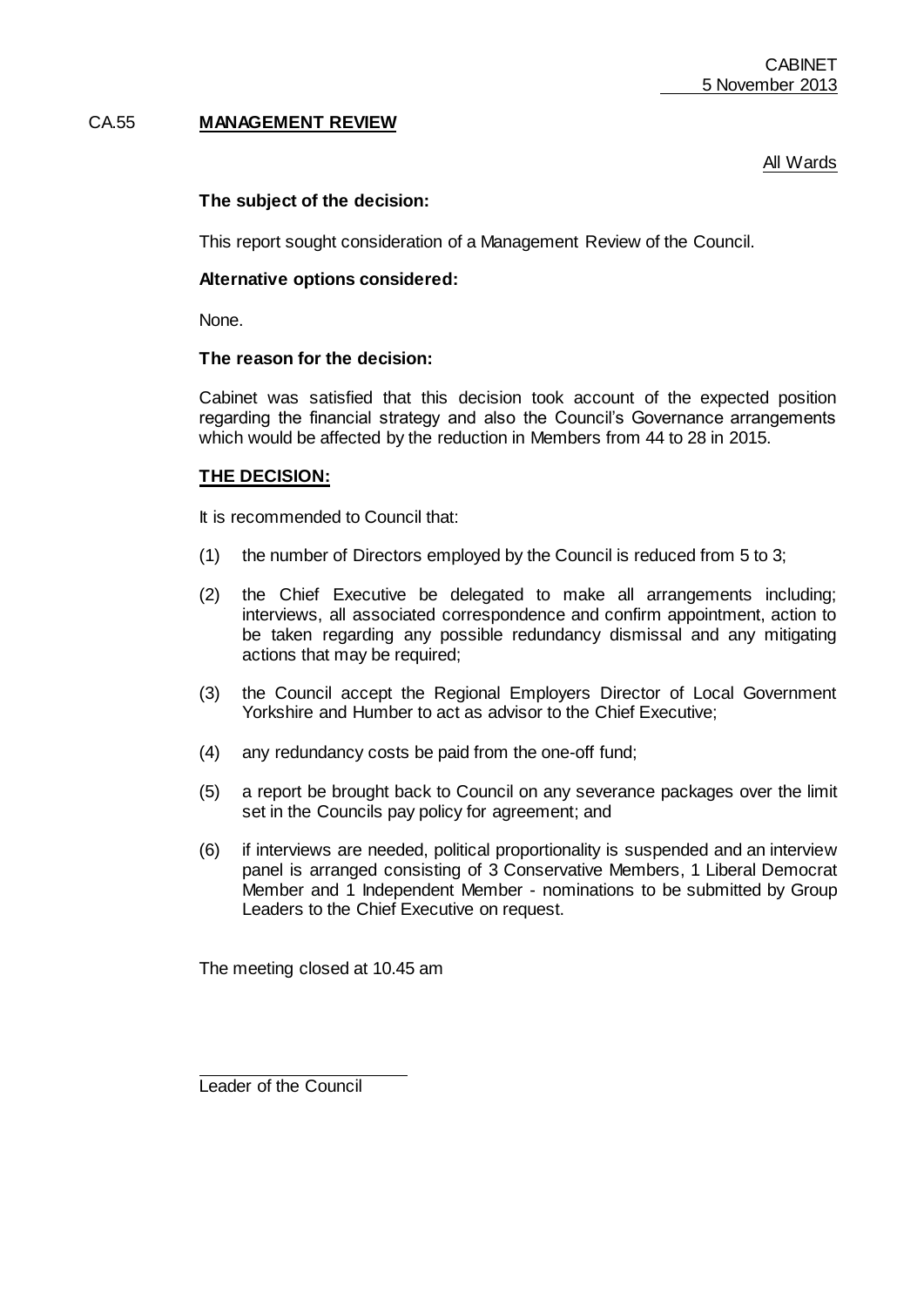# **AGENDA ITEM NO:**

## **(CA.56 to CA.58) Decisions taken under Cabinet authority to take effect on 18 November 2013)**

Decisions of the meeting of the CABINET held at 9.30am on Tuesday 5 November 2013 at the Civic Centre, Stone Cross, Northallerton

## Present

Councillor M S Robson (In the Chair)

| Councillor N Knapton | Councillor Mrs S Shepherd |
|----------------------|---------------------------|
| <b>B</b> Phillips    | P R Wilkinson             |

#### Also in Attendance

- Councillor K Billings Councillor J Noone D Blades Mrs C S Cookman M Rigby J Coulson Mrs I Sanderson Mrs B S Fortune Mrs M Skilbeck<br>B Griffiths T Swales **B Griffiths** Mrs J Griffiths Mrs J Watson K G Hardisty
	-

#### CA.56 **MINUTES**

#### **THE DECISION:**

That the decisions of the meeting held on 8 October 2013 (CA.41 – CA.47), previously circulated, be signed as a correct record.

## CA.57 **WARM HEALTHY HOMES**

#### All Wards

## **The subject of the decision:**

This report sought approval to re-allocating the funding currently within the One-Off Fund from Home Energy Conservation to Warm, Healthy Homes.

#### **Alternative options considered:**

None.

### **The reason for the decision:**

Cabinet was satisfied that the re-allocation of existing Home Energy Conservation funds to set up a Warm Health Homes project would help those most vulnerable to live at home healthily as long as possible.